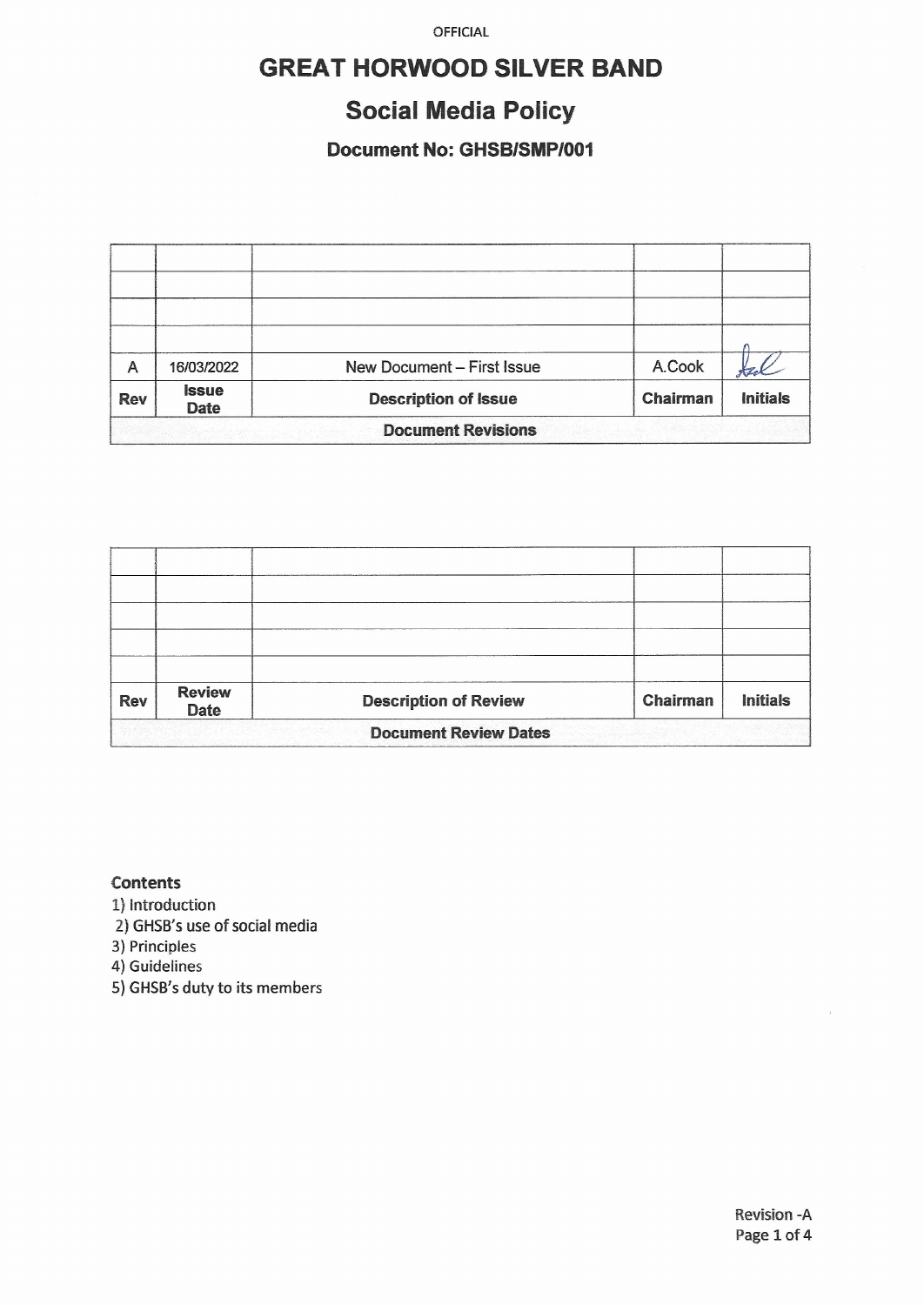**OFFICIAL** 

## **GREAT HORWOOD SILVER BAND**

# **Social Media Policy**

### **Document No: GHSB/SMP/001**

#### **1) Introduction**

Social media is the term commonly given to website and online tools which allow users to interact with each other in some way – by sharing information, opinions, knowledge and interests. Social media involves building communities or networks, encouraging participation and engagement. Social media encompasses Facebook, Twitter, YouTube, Myspace, Wikipedia, podcasts, emails, texts etc.

The growing popularity of social media has attracted the attention of organisations and individuals as these platforms can open up new opportunities for communication. The opportunities are indeed there and Great Horwood Silver Band (GHSB) itself utilises social media as a means of communication and to promote the organisation.

However, as well as the opportunities there can be pitfalls for example, where inappropriate comments or images are posted that cause offence or more seriously bring claims of defamation and libel.

The following guidelines are there to provide you with information to make responsible decisions and to get the best out of the tools available.

#### **2) GHSB's use of social media**

#### **a) Website**

GHSB has a websit[e www.greathorwoodband.com](http://www.greathorwoodband.com/) which has content such as news and photos that we encourage members to view and share with friends and family and a Members Page.

#### **b) Facebook page**

We also have a Facebook page fo[r www.facebook.com/GreatHorwoodSilverBand](http://www.facebook.com/GreatHorwoodSilverBand) publicising GHSB news and events to as wide and public an audience as possible. Again we would encourage members who use Facebook to 'like' the page and 'share' content with as many other Facebook users as possible to spread the word about how great GHSB is.

#### **c) Youtube page**

GHSB has a personalised Youtube page where the public can listen to clips of performances.

**NB**: All the above do not allow content to be added to them other than by a limited number of authorised users and therefore carry a minimal risk of content being inappropriate.

#### **e) WhatsApp group**

GHSB also uses WhatsApp as a means of communication to band members. This is a closed group meaning participants need to be invited to join the group in order to gain access to these communications and to make postings or comments. Please speak to your bandmaster or member of the committee if you would like to be invited to join this group.

As this facility does allow participants to make comments, it is important that you follow the policies and guidelines outlined in this document when using this facility.

#### **f) Emails and Texts**

Emailing is another method of electronic communication between, primarily the bandmasters and GHSB members. Occasionally texts may also be used as a means of communication particularly if out at an event.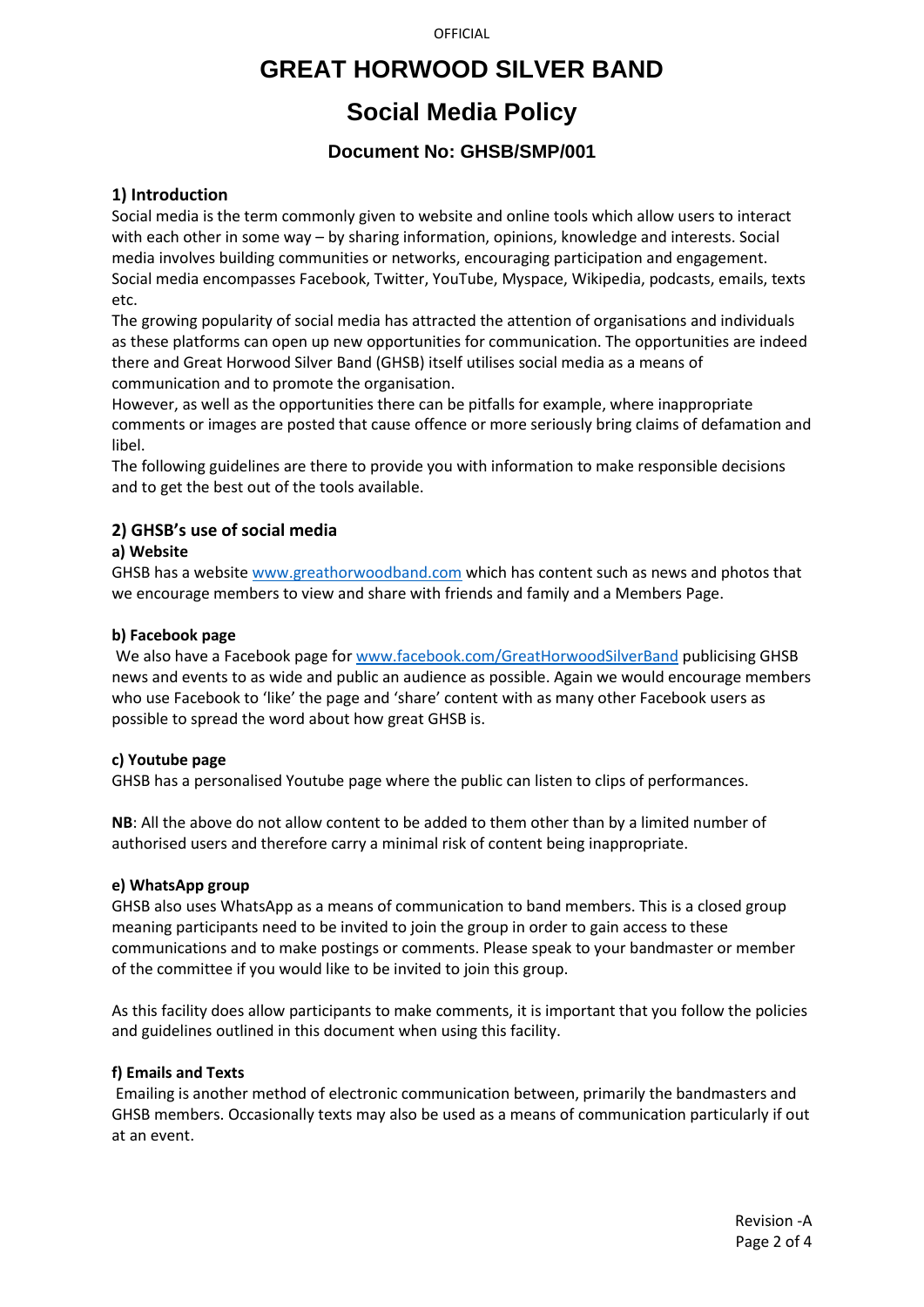#### **OFFICIAL**

### **GREAT HORWOOD SILVER BAND**

## **Social Media Policy**

### **Document No: GHSB/SMP/001**

As emails in particular can have a habit of unintentionally being forwarded to unintended recipients due regard should be given to the policies and guidelines when using email. Particular care should be taken if you need to communicate anything that may be of a sensitive or private nature. If you do receive an email that contains content of sensitive or private nature that is clearly not intended for you, please do the respectful thing and delete it immediately unless you consider it to be a matter of serious concern in which case, please raise this privately with the GHSB Chairperson or another appropriate member of the committee.

#### **Use of electronic communication with children, young people and adults at risk**

Communication by electronic means or by texting will not be used with individual children under the age of 18. All communication in these forms will be via their parents/carers.

The rest of the principles relate to group communication or to individual communication with adults at risk and young adults aged 18 and over. The key point is that communication should be in a context of transparency and accountability.

- Leaders, staff and volunteers should not share their personal phone numbers with anyone under 18; communication that needs to be made electronically should be via email and parents should be copied in
- Electronic communication should only be used for reasons relating to band business and not for general socialising purposes
- Other members of the band leadership team should be aware of the situations in which these means of communication are being used
- Leaders, staff and volunteers should not invite young people and adults at risk to their personal social networking page and should politely decline requests from any young person under the age of 18, explaining that this is band policy
- Where possible, group pages should be used on social media for communicating
- Care should be exercised in posting to Facebook, Twitter etc as comments made on the spur of the moment may not always come out as intended and can be passed on extremely quickly around a large audience
- Communication by electronic means with young people should never take place during school hours and should be kept within the hours of 9am – 9pm
- Where possible, email and messaging should take place to and within groups rather than individuals
- Webcams will not be used where an online platform is used for one-to-one conversations
- Records of communications will be kept just as they would be for written communication. If a staff member's or volunteer's mobile phone does not allow text messages to be saved, then a written record should be kept
- The principles for the use of social media will be communicated to children, young people and adults
- Any content which raises a safeguarding concern should be reported to the band's Safeguarding/Welfare Officer using the procedure outlined in the band's safeguarding procedures.